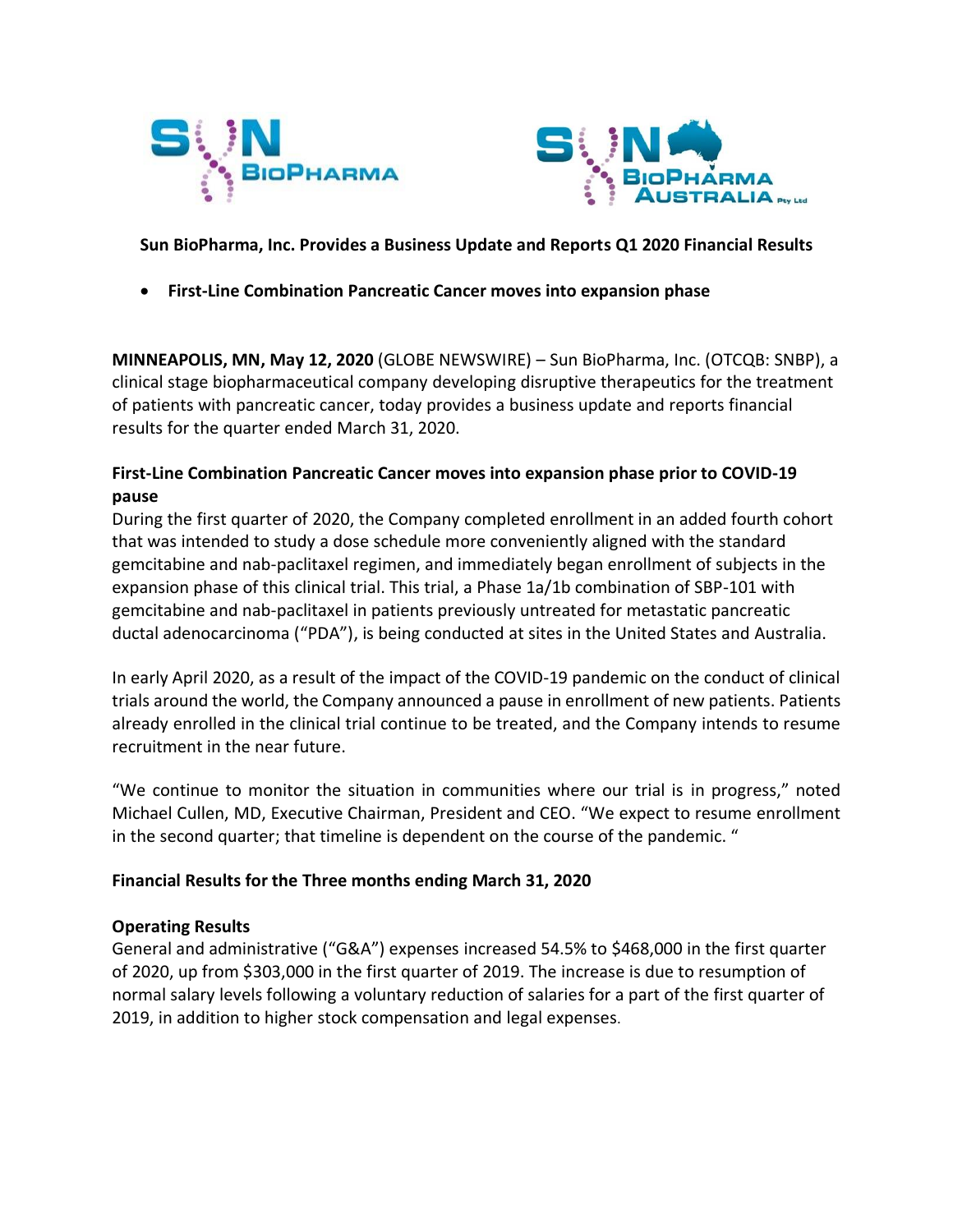Research and development ("R&D") expenses increased 70.9% to \$598,000 in the first quarter of 2020, up from \$350,000 in the first quarter of 2019, primarily due to an increase in clinical trial costs.

Other net expenses were \$824,000 and \$999,000 for the three months ended March 31, 2020 and 2019, respectively. The net expense in the quarter ended March 31, 2020 is composed primarily of a foreign currency exchange loss on the intercompany receivable balance. The net expense in the quarter ended March 31, 2019 is primarily the amortization of debt discount on convertible notes sold in December 2018 and January 2019, all of which converted into equity securities in 2019.

Net loss in the first quarter of 2020 was \$1.8 million, or \$0.27 per diluted share, compared to a net loss of \$1.6 million, or \$0.31 per diluted share, in the first quarter of 2019.

## **Balance Sheet and Cash Flow**

Total cash was \$1.3 million and \$2.4 million as of March 31,2020 and December 31, 2019, respectively. Total current assets were \$2.1 million and \$3.1 million as of March 31, 2020, and December 31, 2019, respectively.

Current liabilities decreased to \$1.4 million as of March 31, 2020, compared to \$1.8 million as of December 31, 2019, primarily as a result of payments made on vendor balances.

Net cash used in operating activities was \$1.1 million in the three months ended March 31, 2020, compared to \$0.8 million in the same period of the prior year. The net cash used in each of these periods primarily reflected the net loss for these periods and was partially offset by the effects of changes in operating assets and liabilities.

## **About SBP-101**

SBP-101 is a first-in-class, proprietary, polyamine analogue designed to induce polyamine metabolic inhibition (PMI), exploiting a high affinity for the compound specific to the exocrine pancreas and pancreatic ductal adenocarcinoma. Sun BioPharma originally licensed SBP-101 from the University of Florida Research Foundation in 2011. The molecule has shown signals of efficacy in US and Australian metastatic pancreatic cancer patients, demonstrating complementary activity with an existing FDA-approved chemotherapy regimen. SBP-101 is expected to differ from current pancreatic cancer therapies in that it does not appear to exacerbate the typical adverse events of bone marrow suppression and peripheral neuropathy. Management believes that SBP-101 may effectively treat patients with primary and metastatic pancreatic cancer, and may be effective in combination with other agents, and in other types of cancer. The safety and PMI profile demonstrated in Sun BioPharma's current clinical trialsupport evaluation of the compound in a randomized clinical trial.

## **About Sun BioPharma**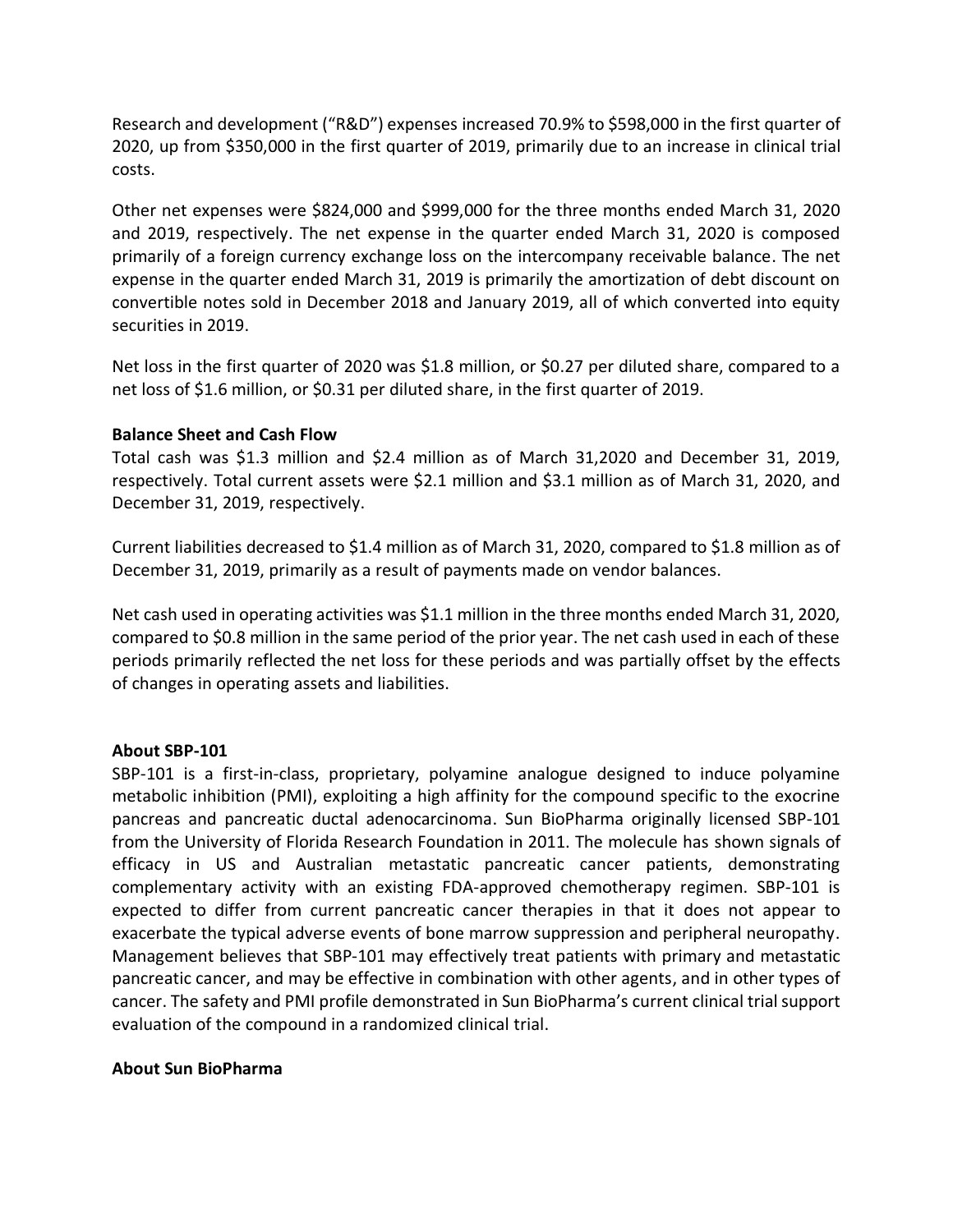Sun BioPharma Inc. is a clinical-stage biopharmaceutical company developing disruptive therapeutics for urgent unmet medical needs. The Company's development program is currently focused on pancreatic cancer; the Company's initial product candidate is SBP-101 for the treatment of patients with metastatic pancreatic cancer. SBP-101 was invented by Raymond Bergeron, Ph.D., a Distinguished Professor Emeritus at the University of Florida. Sun BioPharma has scientific collaborations with pancreatic disease experts at Cedars Sinai Medical Center in Los Angeles, the University of Rochester in New York, Scripps MD Anderson Cancer Center in San Diego, California, the University of Florida, the Austin Health Cancer Trials Centre in Melbourne, Australia, the Ashford Cancer Centre in Adelaide, Australia, The Blacktown Cancer and Haemotology Centre in Sydney, Australia and the John Flynn Private Hospital in Tugun, Queensland, Australia. The Company's independent Data Safety Monitoring Board (DSMB) is Chaired by James Abbruzzese, MD, Professor of Medicine, and Chief, Division of Medical Oncology at Duke University School of Medicine. Professor David Goldstein, FRACP, Senior Staff Specialist at the Prince Henry & Prince of Wales Hospital / Cancer Care Centre in Sydney, Australia is Co-Chair of the DSMB. Further information can be found at: [www.sunbiopharma.com.](http://www.sunbiopharma.com/) Sun BioPharma's common stock is currently quoted on the OTCQB tier of the over-the-counter markets administered by the OTC Markets Group, Inc. under the symbol SNBP.

#### **Cautionary Statement Regarding Forward-Looking Statements**

*This press release contains "forward-looking statements," including within the meaning of the Private Securities Litigation Reform Act of 1995. Forward-looking statements can be identified by words such as: "believes," "may," "expects," or "plans." Examples of forward-looking statements include, among others, statements we make regarding the Company's plans with respect to the timing of our clinical trial. Forward-looking statements are neither historical facts nor assurances of future performance. Instead, they are based only on our current beliefs, expectations, and assumptions regarding the future of our business, future plans and strategies, projections, anticipated events and trends, the economy and other future conditions. Because forward-looking statements relate to the future, they are subject to inherent uncertainties, risks and changes in circumstances that are difficult to predict and many of which are outside of our control. Our actual results and financial condition may differ materially and adversely from the forward-looking statements. Therefore, you should not rely on any of these forward-looking statements. Important factors that could cause our actual results and financial condition to differ materially from those indicated in the forward-looking statements include, among others, the following: (i) our ability to obtain additional funding to complete Phase 1 clinical trial; (ii) progress and success of our Phase 1 clinical trial; (iii) the impact of the current COVID-19 pandemic on our ability to complete enrollment in our current clinical trial; (iv) our ability to demonstrate the safety and effectiveness of our SBP-101 product candidate (v) our ability to obtain regulatory approvals for our SBP-101 product candidate in the United States, the European Union or other international markets; (vi) the market acceptance and level of future sales of our SBP-101 product candidate; (vii) the cost and delays in product development that may result from changes in regulatory oversight applicable to our SBP-101 product candidate; (viii) the rate of progress in establishing reimbursement arrangements with third-party payors; (ix) the effect of competing technological and market developments; (x) the costs involved in*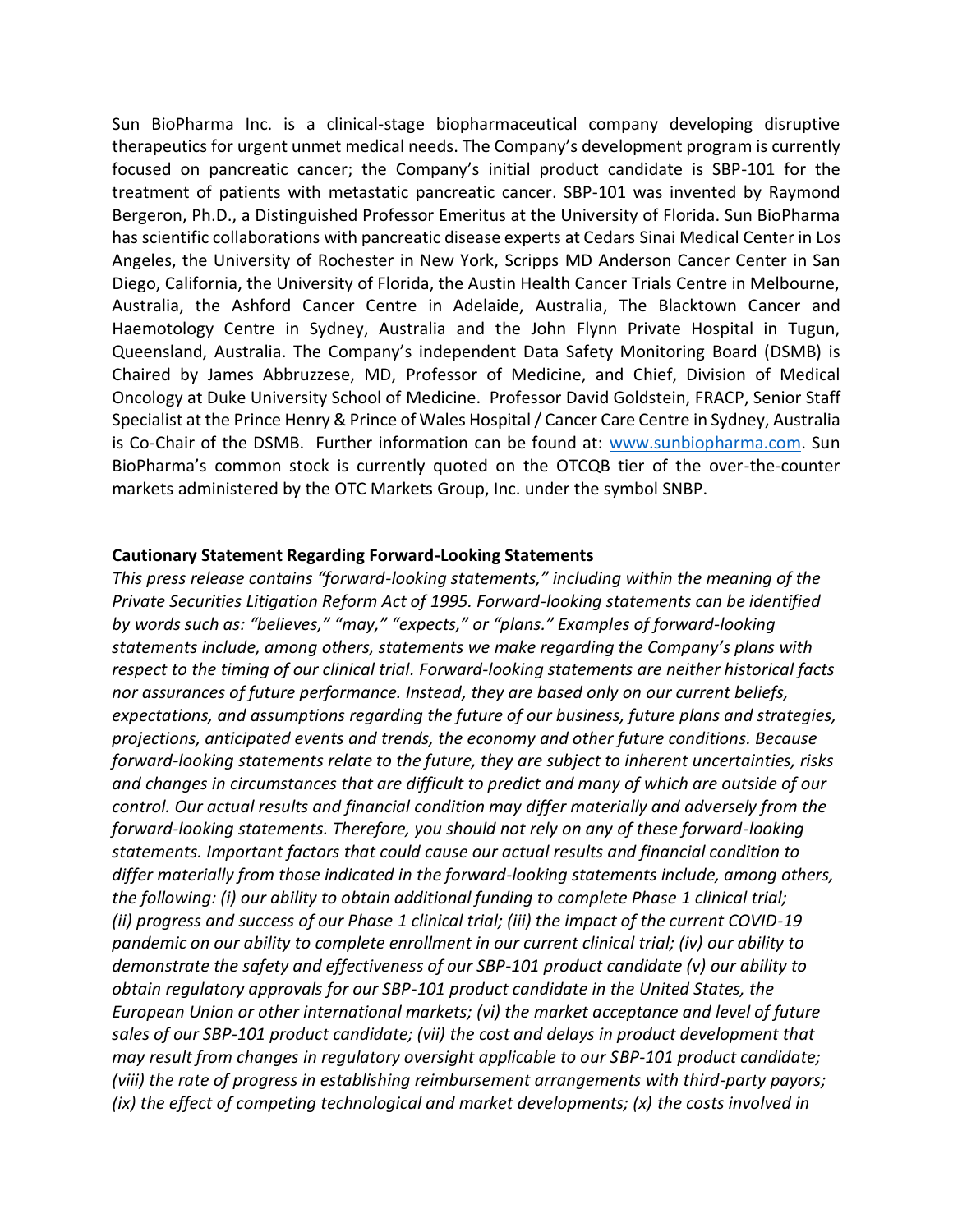*filing and prosecuting patent applications and enforcing or defending patent claims; and (xi) such other factors as discussed in Part I, Item 1A under the caption "Risk Factors" in our most recent Annual Report on Form 10-K, any additional risks presented in our Quarterly Reports on Form 10-Q and our Current Reports on Form 8-K. Any forward-looking statement made by us in this press release is based on information currently available to us and speaks only as of the date on which it is made. We undertake no obligation to publicly update any forward-looking statement or reasons why actual results would differ from those anticipated in any such forward-looking statement, whether written or oral, whether as a result of new information, future developments or otherwise*.

## **Contact Information: Investor & Media Contact:**

Tammy Groene – Sun BioPharma, Inc. 952 479 1196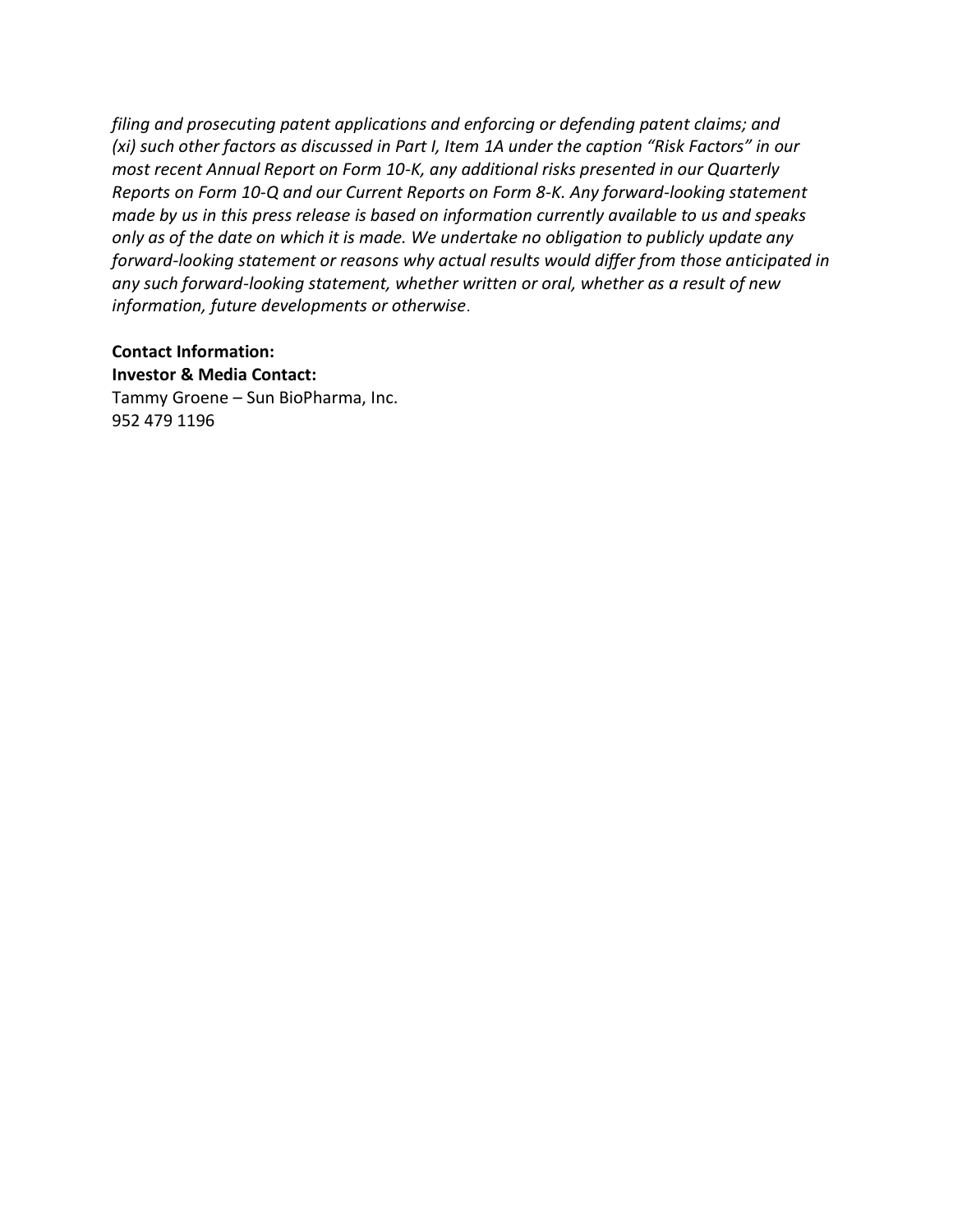## **Sun BioPharma, Inc Consolidated Statements of Operations and Comprehensive Loss (unaudited)**

(In thousands, except share and per share amounts)

|                                      | Three months ended March 31, |           |               |           |                   |  |  |
|--------------------------------------|------------------------------|-----------|---------------|-----------|-------------------|--|--|
|                                      | 2020                         |           | 2019          |           | Percent<br>Change |  |  |
| Operating expenses:                  |                              |           |               |           |                   |  |  |
| General and administrative           | $\mathcal{S}$                | 468       | $\mathcal{S}$ | 303       | 54.5%             |  |  |
| Research and development             |                              | 598       |               | 350       | 70.9%             |  |  |
| <b>Operating loss</b>                |                              | (1,066)   |               | (653)     | 63.2%             |  |  |
|                                      |                              |           |               |           |                   |  |  |
| Other income (expense):              |                              |           |               |           |                   |  |  |
| Interest expense                     |                              | (4)       |               | (1,033)   | $-99.6%$          |  |  |
| Other income                         |                              | (820)     |               | 34        | $-2511.8%$        |  |  |
| Total other income (expense)         |                              | (824)     |               | (999)     | $-17.5%$          |  |  |
|                                      |                              |           |               |           |                   |  |  |
| Loss before income tax benefit       |                              | (1,890)   |               | (1,652)   | 14.4%             |  |  |
|                                      |                              |           |               |           |                   |  |  |
| Income tax benefit                   |                              | 92        |               | 71        | 29.6%             |  |  |
|                                      |                              |           |               |           |                   |  |  |
| Net loss                             |                              | (1,798)   |               | (1,581)   | 13.7%             |  |  |
| Foreign currency translation         |                              |           |               |           |                   |  |  |
| adjustment (loss)                    |                              | 797       |               | (32)      | $-2590.6%$        |  |  |
| Comprehensive Loss                   | \$                           | (1,001)   | \$            | (1,613)   | $-37.9%$          |  |  |
|                                      |                              |           |               |           |                   |  |  |
|                                      |                              |           |               |           |                   |  |  |
| Basic and diluted net loss per share | \$                           | (0.27)    | \$            | (0.31)    | $-12.9%$          |  |  |
| Weighted average shares outstanding  |                              |           |               |           |                   |  |  |
| - basic and diluted                  |                              | 6,631,308 |               | 5,072,397 | 30.7%             |  |  |
|                                      |                              |           |               |           |                   |  |  |
|                                      |                              |           |               |           |                   |  |  |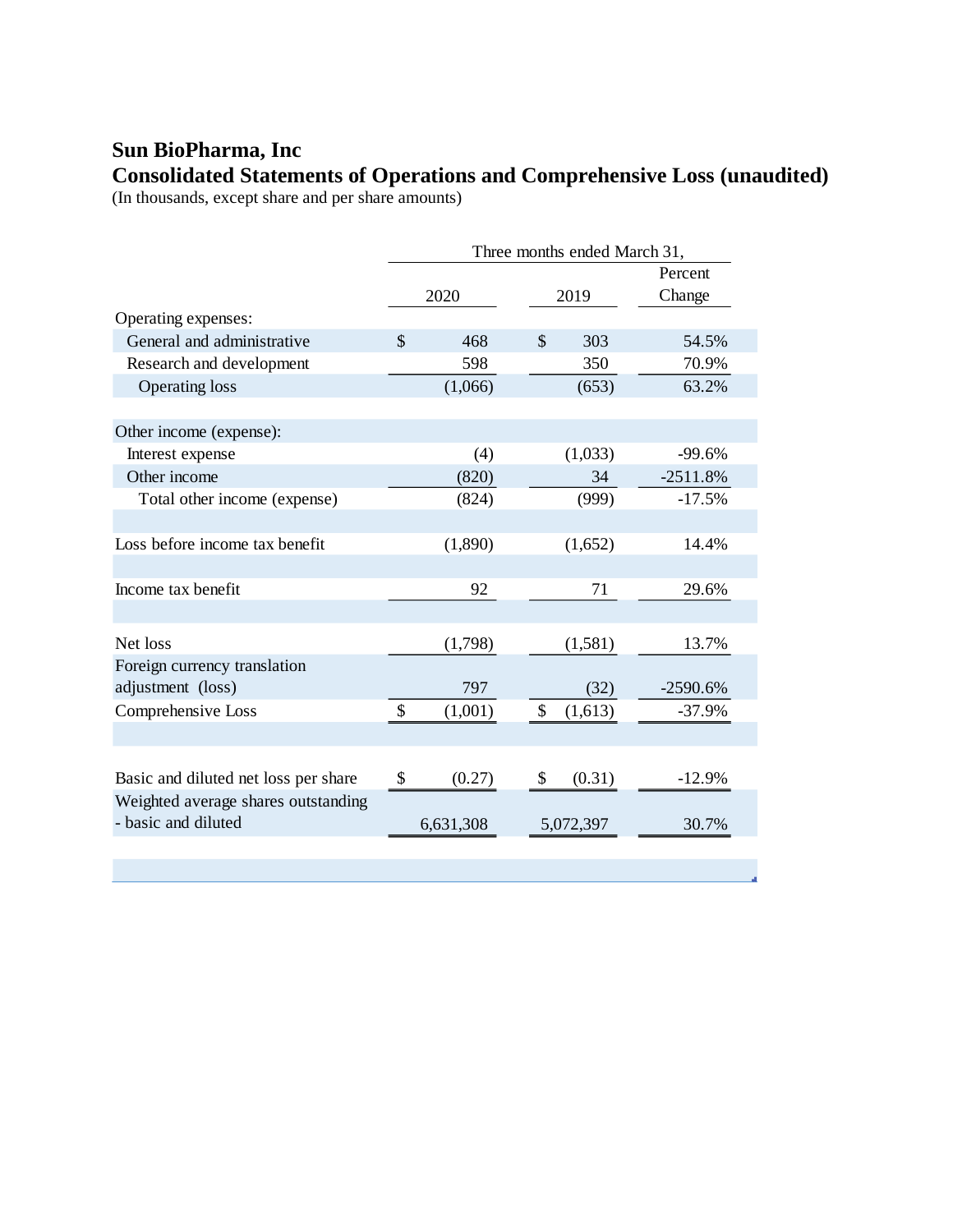## **Sun BioPharma, Inc. Consolidated Balance Sheets (unaudited)**

(In thousands, except share amounts)

|                                                                                                                          |             | March 31, 2020 | December 31, 2019 |          |  |
|--------------------------------------------------------------------------------------------------------------------------|-------------|----------------|-------------------|----------|--|
| <b>ASSETS</b>                                                                                                            | (Unaudited) |                |                   |          |  |
| Current assets:                                                                                                          |             |                |                   |          |  |
| Cash                                                                                                                     | \$          | 1,296          | \$                | 2,449    |  |
| Prepaid expenses and other current assets                                                                                |             | 389            |                   | 283      |  |
| Income tax receivable                                                                                                    |             | 406            |                   | 361      |  |
| Total current assets                                                                                                     |             | 2,091          |                   | 3,093    |  |
| Other noncurrent assets                                                                                                  |             | 45             |                   | 51       |  |
| Total assets                                                                                                             | \$          | 2,136          | \$                | 3,144    |  |
|                                                                                                                          |             |                |                   |          |  |
| <b>LIABILITITES AND STOCKHOLDERS' EQUITY</b>                                                                             |             |                |                   |          |  |
| Current liabilities:                                                                                                     |             |                |                   |          |  |
| Accounts payable                                                                                                         | \$          | 271            | \$                | 597      |  |
| Accrued expenses                                                                                                         |             | 308            |                   | 304      |  |
| Term debt                                                                                                                |             | 91             |                   | 116      |  |
| Unsecured promissory note payable                                                                                        |             | 742            |                   | 742      |  |
| Total current liabilities                                                                                                |             | 1,412          |                   | 1,759    |  |
|                                                                                                                          |             |                |                   |          |  |
| Stockholders' equity:                                                                                                    |             |                |                   |          |  |
| Preferred stock, \$0.001 par value; 10,000,000 authorized; no                                                            |             |                |                   |          |  |
| shares issued or outstanding as of March 31, 2020 and December                                                           |             |                |                   |          |  |
| 31 2019                                                                                                                  |             |                |                   |          |  |
| Common stock, \$0.001 par value; 100,000,000 authorized;<br>6,631,308 shares issued and outstanding as of both March 31, |             |                |                   |          |  |
| 2020 and December 31, 2019                                                                                               |             | $\overline{7}$ |                   | 7        |  |
|                                                                                                                          |             |                |                   |          |  |
|                                                                                                                          |             |                |                   |          |  |
|                                                                                                                          |             |                |                   |          |  |
| Additional paid-in capital                                                                                               |             | 42,671         |                   | 42,331   |  |
| Accumulated deficit                                                                                                      |             | (43,056)       |                   | (41,258) |  |
| Accumulated comprehensive income                                                                                         |             | 1,102          |                   | 305      |  |
| Total stockholders' equity                                                                                               |             | 724            |                   | 1,385    |  |
| Total liabilities and stockholders' equity                                                                               | $\sqrt$     | 2,136          | $\sqrt$           | 3,144    |  |
|                                                                                                                          |             |                |                   |          |  |
|                                                                                                                          |             |                |                   |          |  |